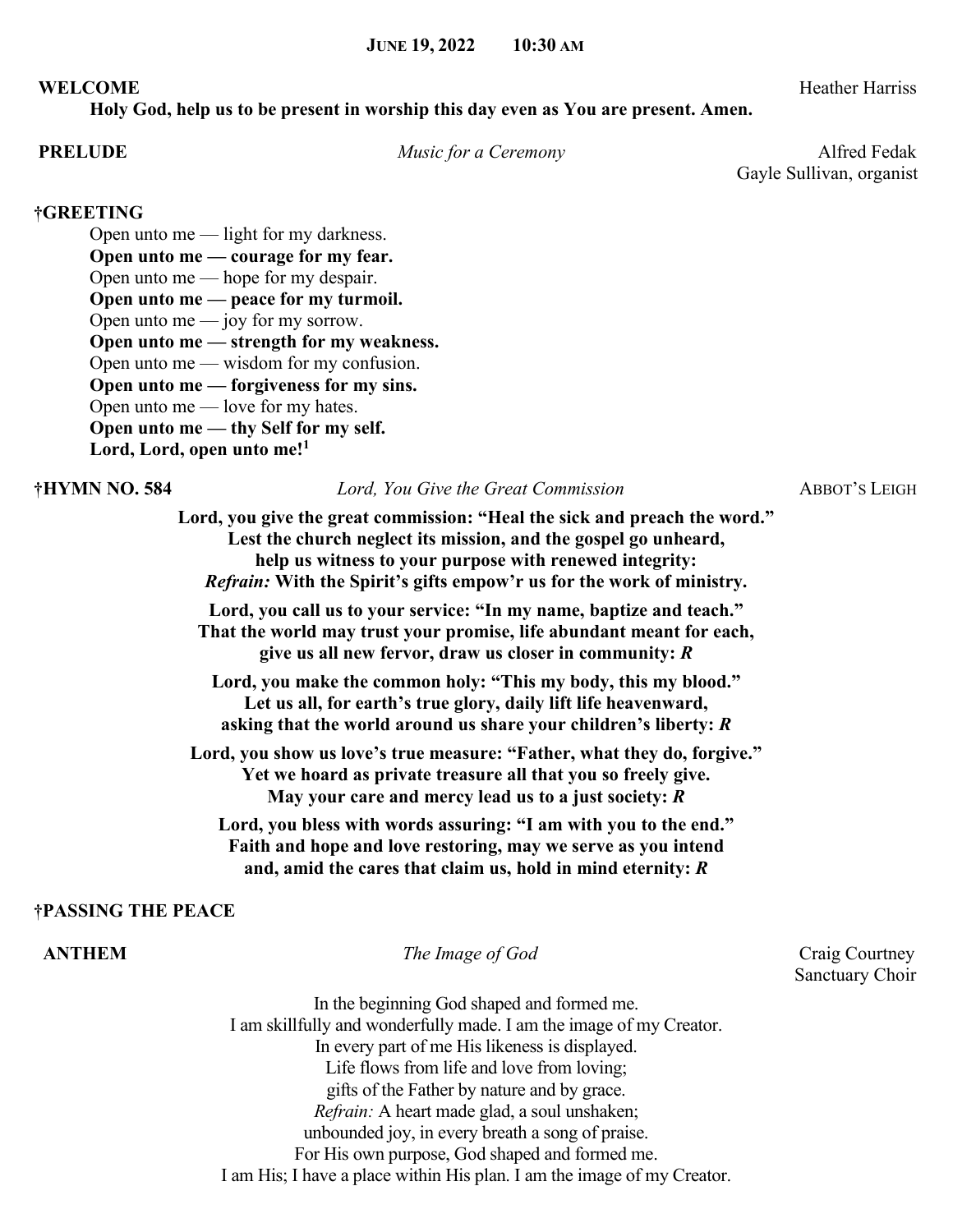My past and future are secure within His hand. Life flows from life and love from loving; gifts of the Father by nature and by grace. *R* Life flows from life and love from loving; gifts of the Father by nature and by grace. *R*

1 Corinthians 1:2-10

**SCRIPTURE Jeremiah 1:4-10** Layne Parker, Natalia Del Pino

This is the word of God for the people of God. **Thanks be to God.** 

### **SERMON Affirmed and Equipped** Darren Mayberry Wright

**CALL TO PRAYER** *Come to Me All Who Labor* John Purifoy Open Door Singers and alumni Bill Cooper, accompanist Ned Henry, violinist

> Come to me all who labor and are heav'ly laden down,and I'll give you rest. Take my yoke upon you and learn from me now, for I'm gentle and low in heart. Here you'll find rest. You'll find rest from your weary soul, for my yoke is easy and my burden's light, come to me. Come all who labor, let me take your load, I am life, I am rest for your soul.

### **PRAYERS OF THE PEOPLE**

### **THE LORD'S PRAYER**

**Our Father \*, who art in heaven, hallowed be thy name. Thy kingdom come, thy will be done on earth as it is in heaven. Give us this day our daily bread. And forgive us our trespasses, as we forgive those who trespass against us. And lead us not into temptation, but deliver us from evil. For thine is the kingdom, and the power, and the glory, forever. Amen.**

\*You are invited to pray the Lord's Prayer in your native tongue and address God, who is beyond gender, with names that speak to your heart: "Our Creator", "Holy Parent", or other titles that honor God's love, presence, and goodness.

### **BLESSING WAVERLY/ASP TEAM**

**OFFERING** *Wherever You May Go* Timothy Bushong

Sanctuary Choir

Please register your attendance in the pew pad or with the QR code on the back of the bulletin.

You may give online by visiting [belmontumc.org/give,](http://belmontumc.org/give) texting BELMONT to 73256, scanning the giving QR code (back of bulletin), contacting Sara Christi [\(bookkeeper@belmontumc.org\)](mailto:bookkeeper@belmontumc.org) to set up a bank draft, or mailing your offering to the church, Box 120098, Nashville, TN, 37212.

> Wherever you may go may the wind be at your back and may you remember that we will always hold you in our hearts. Wherever you may go may the road rise up to you. May your every dream come true in this new beginning that now starts. And may the sun shine warm upon your face. May all your nights and days be filled with every joy. And may the rain fall soft upon your fields. And may you know it's real: the healing power of love. May the Good Lord hold you close wherever you may go. Wherever you may go may you know that we still care.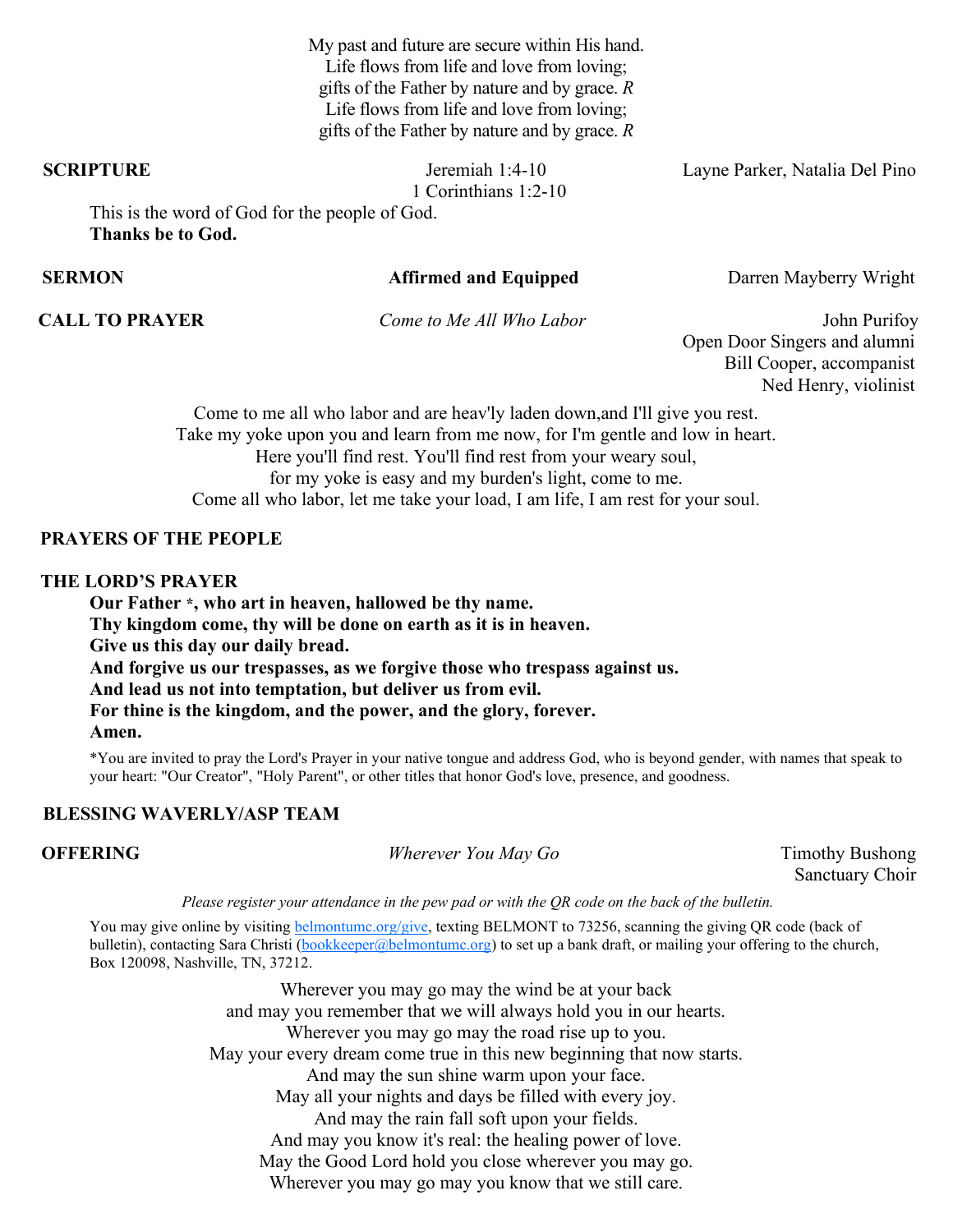May you find peace everywhere. May you find the rest that you deserve. Wherever you may go may you keep your courage strong, find the time for art and song and to see the beauty in this world. And may the sun shine warm upon your face. May all your nights and days be filled with every joy. And may the rain fall soft upon your fields. And may you know it's real: the healing power of love. May the Good Lord hold you close wherever you may go.

**†DOXOLOGY** LASST UNS ERFREUEN

**Praise God, from whom all blessings flow; praise God, all creatures here below; Alleluia! Alleluia! Praise God, the source of all our gifts! Praise Jesus Christ whose power uplifts! Praise the Spirit, Holy Spirit! Alleluia! Alleluia! Alleluia!**

### **†HYMN** *Lift Every Voice and Sing\** LIFT EVERY VOICE

**Lift ev'ry voice and sing, till earth and heaven ring, ring with the harmonies of liberty. Let our rejoicing rise high as the list'ning skies, let it resound loud as the rolling sea. Sing a song full of the faith that the dark past has taught us. Sing a song full of the hope that the present has brought us.**

**Facing the rising sun of our new day begun, let us march on till victory is won.**

**Stony the road we trod, bitter the chast'ning rod, felt in the days when hope unborn had died; yet with a steady beat, have not our weary feet come to the place for which our people sighed? We have come over a way that with tears has been watered. We have come, treading our path thro' the blood of the slaughtered,**

**out from the gloomy past, till now we stand at last where the bright gleam of our bright star is cast.**

**God of our weary years, God of our silent tears, thou who hast brought us thus far on the way,**

**thou who hast by thy might led us into the light, keep us forever in the path, we pray.**

**Lest our feet stray from the places, our God, where we met thee;**

**lest our hearts, drunk with the wine of the world, we forget thee;**

**shadowed beneath thy hand, may we forever stand, true to our God, true to our native land.**

### **†BENEDICTION**

Go forth, celebrating faith.

Go forth, celebrating hope.

Go forth, celebrating love.

Go forth to be the transformed people that God calls us to be.

Go forth to transform the world—in times of prosperity, but most especially, in times of disbelief, hostility, fear, and rejection.

Go forth with the knowledge that you are always surrounded by the presence of our steadfast, loving God. **Amen.**

### **†SENDING FORTH**

Leticia, Darren, Rowan, and Finley Mayberry Wright

**†CHORAL BLESSING** *The Lord Bless and Keep You* Jim Strathdee

The Lord bless and keep you. The Lord make his face to shine on you and be gracious, gracious. The Lord bless and keep you. The Lord lift his countenance on you and give peace, give you peace. Shalom. Shalom.

**POSTLUDE** *A Southern Folk Hymn* arr. Lee H. Bristol, Jr. Robbie Jones, organist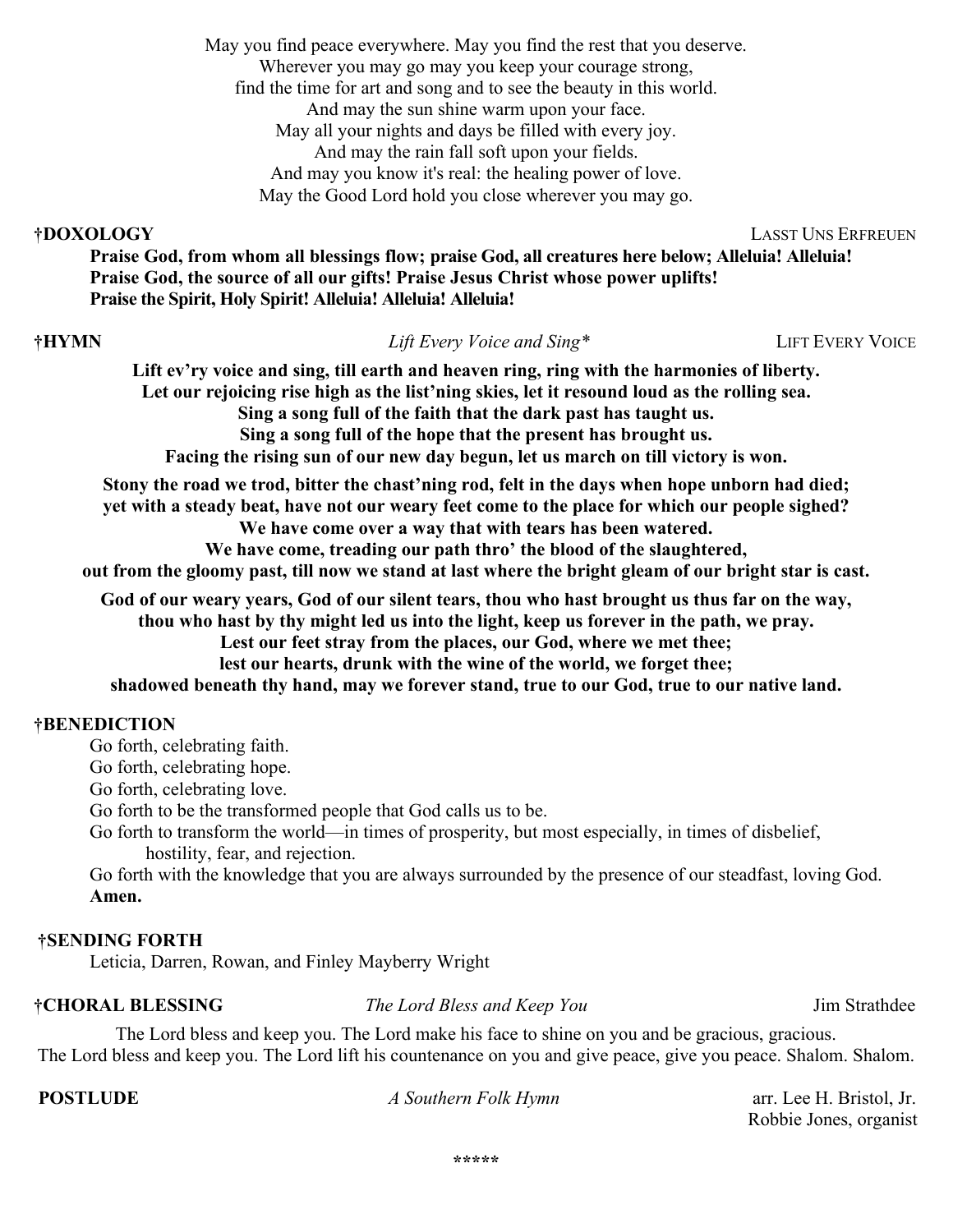**†**You are invited to stand as you are able.

Altar flowers are given to the glory of God in honor of Altar Guild arrangers.

**ADDITIONAL WORSHIP LEADERS** Robbie Jones, organist Gayle Sullivan, Director of Music Ministry Bruce Williams, Technical Coordinator Cindy Caldwell, Mike Graves, Wanda Webb, David Henry, Larry Beasley, streaming

**Juneteenth,** June 19, is a holiday that commemorates the end of enslavement in the US. It recalls how the states of Louisiana and Texas heard the news that President Abraham Lincoln had signed the Emancipation Proclamation on January 1, 1863. Enslavement continued in those two states for more than two years after the proclamation was signed because the word had yet to travel there. Texas and Louisiana finally got the news on June 19, 1865.

\* Often referred to as "The Black National Anthem," *Lift Every Voice and Sing* was a hymn written as a poem by NAACP leader James Weldon Johnson in 1900. His brother, John Rosamond Johnson (1873-1954), composed the music for the lyrics. A choir of 500 schoolchildren at the segregated Stanton School, where James Weldon Johnson was principal, first performed the song in public in Jacksonville, Florida to celebrate President Abraham Lincoln's birthday.

At the turn of the 20th century, Johnson's lyrics eloquently captured the solemn yet hopeful appeal for the liberty of Black Americans. Set against the religious invocation of God and the promise of freedom, the song was later adopted by NAACP and prominently used as a rallying cry during the Civil Rights Movement of the 1950s and 1960s.

<sup>1</sup>Howard Thurman, 1900- 1981.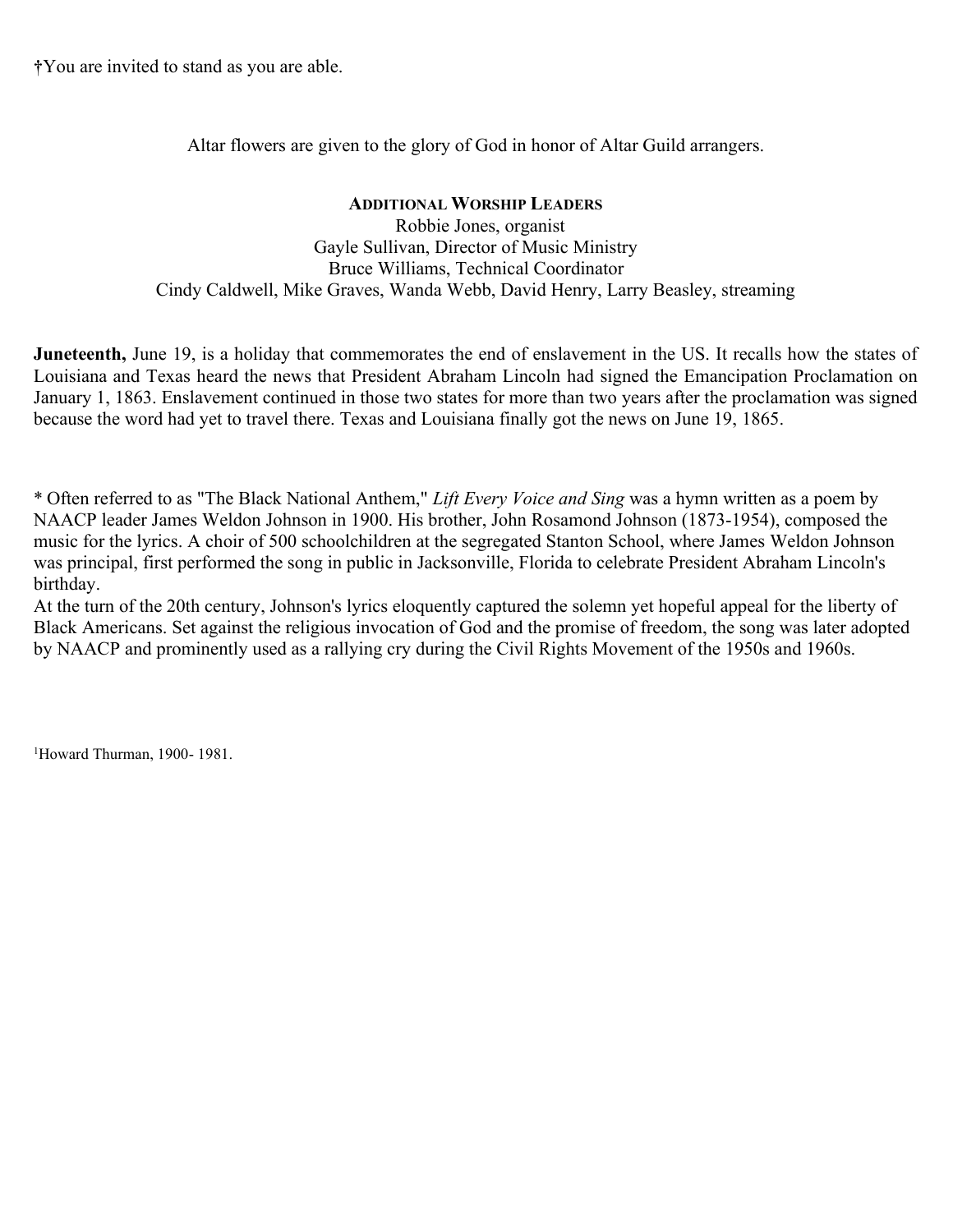# **NEWS AND ANNOUNCEMENTS FOR JUNE 19**

## **Joys and concerns**

*Out of the hospital*  Franklin Hood

*Memorials*  LARRY TAYLOR *Donors:*  Suzanne Bradford Karen & Keith Roberts

## **Farewell reception for Darren today**

Today, from 9:15-10:15am, there will be a farewell reception for Darren Mayberry Wright under the tent. Stop by and let Darren know how much his work at Belmont UMC during the last seven years has been appreciated. We are also collecting cards and notes of appreciation for him. You can bring them next Sunday or send them to Angie Slade at the church (2007 Acklen Avenue, Nashville, TN 37212).

## **Summer of Service: Project Transformation**



This summer, we are challenging our church members and friends of all ages to reach up to God and reach out to youth and children in our community through service in four vital outreach ministries- places where we're badly needed! One of these opportunities is Project Transformation, to serve as a reading volunteer for 1-4 days. Project Transformation involves college-age teams, together with volunteers from churches, in offering summer day camps for children and youth in marginalized communities. Children and volunteers are paired up each day to read one-on-one. Belmonters are needed to work with Project Transformation in the Antioch area during the week of June 27-30, Monday-Thursday mornings. For more information or to sign up, contact Celia Joyner! To learn more about volunteering with Project Transformation and other the other three summer of service opportunities, go to belmontumc.org/summer-of-service.

## **Belmont Opportunity Scholarships awarded**

Two Belmont UMC high school graduates have each been awarded a Belmont Opportunity Scholarship.

Kyle Shepherd will attend Wake Forest University in Winston-Salem, NC, where he will be a Demon Deacon. Jordan Whitehouse will attend Birmingham Southern College in Birmingham, AL, where she will major in

business and finance and be a panther.

The school colors of both Wake Forest and Birmingham Southern are black and gold, so maybe our seniors can see a little of Nashville on their new campuses.

# **Adult literacy program in Malawi: Christmas Miracle Offering in action**

Good news from Malawi! In May, the first teachers completed training for the Adult Literacy Program. These six teachers, two from each of three circuits, will now start teaching adult literacy classes in three villages. Malawi church leaders anticipate completing half of the lessons by the end of the year. At that time, they will evaluate the program and hope to expand the training to other villages. The ability to read and write opens doors. "We thank God for this initiative," said one participant who completed the training.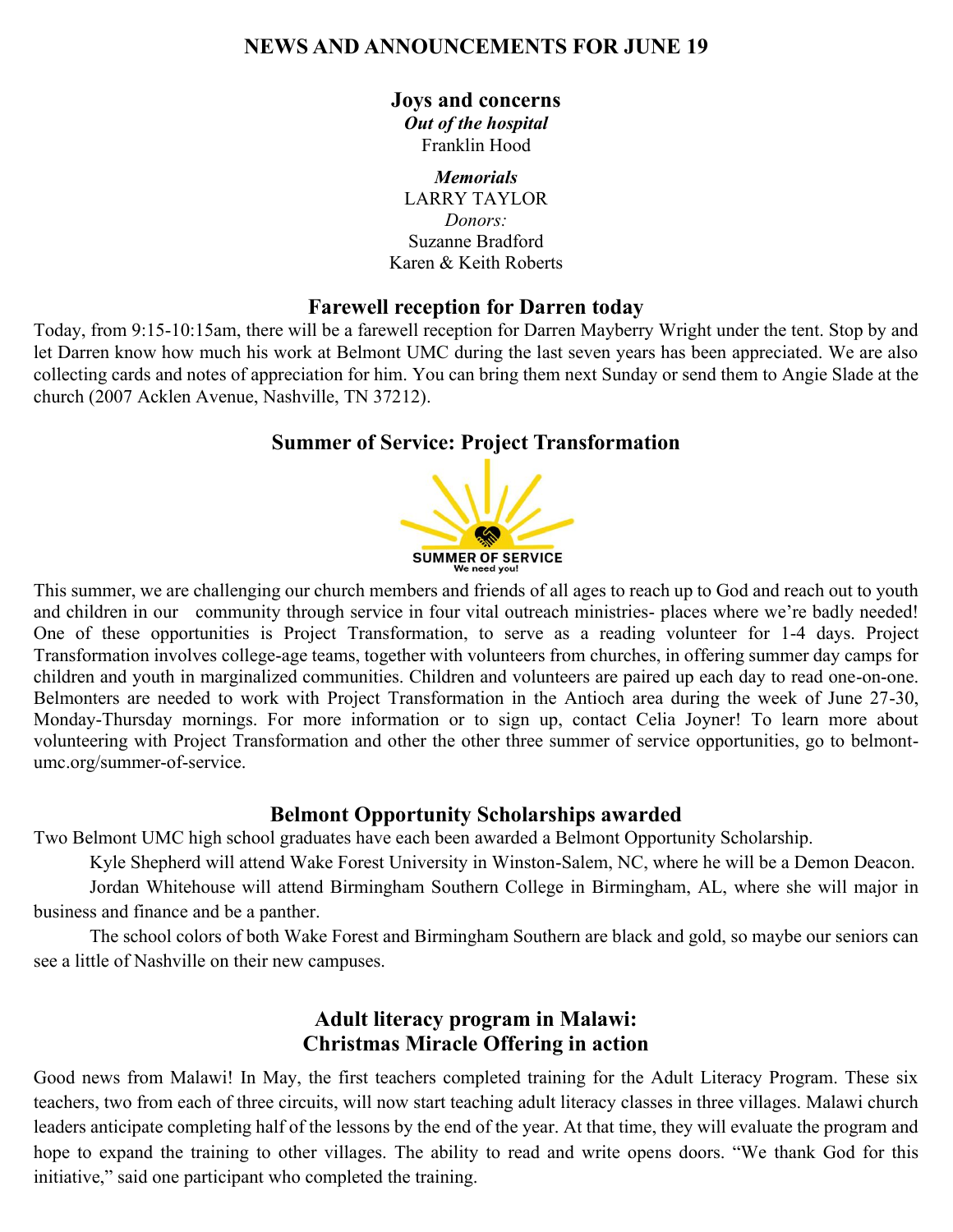This program was made possible by your donations to the Christmas Miracle Offering in 2020. Rev. Olav Schmidt, who serves as missionary in Malawi, says, "Thank you for your support. Belmont UMC is making a difference here!"

## **Volunteers needed for Pride**

This year's Pride festival will take place on Saturday, June 25, and Sunday, June 26, at Bicentennial Capitol Mall State Park. Local United Methodist churches will all be stationed next to each other, and we will serve Communion.

Belmont UMC's booth will be open 9:30am-8:30pm on June 25 and 11:30am-7:30pm on June 26. We need two volunteers per each two-hour shift. Go to belmontumc.org/pride to sign up. Come help us show the love of Christ to members of the LGBTQ+ community! Questions? Contact Alisa Bradford (alisaejones@yahoo.com or 731-645-0087).

## **Pray for our folks in Waverly**

The ASP/Belmont UMC Waverly Build begins this week (June 22-29). A team of Belmonters will be building a home for a family who survived the horrific flood last August 2021, in Waverly, TN. Want to help? The build will continue in August. Stay tuned for those dates. In the meantime, please keep our Belmonters in prayer as they do this important work.

# **THIS WEEK AT BELMONT UMC**

**SUNDAY, JUNE 19**  8:00am Worship with Communion, sanctuary/Facebook live 9:15am Farewell reception for Darren, tent outside 10:30am Worship, sanctuary/Facebook live

**MONDAY, JUNE 20**  6:00pm Finance Committee, Zoom

**TUESDAY, JUNE 21**  5:30pm Flow yoga, Zoom 6:00pm Staff Parish Relations Committee, Zoom

**WEDNESDAY, JUNE 22**  10:00am Lectio Divina, Zoom 6:00pm Gentle yoga, Zoom

**THURSDAY, JUNE 23**  8:00am Women's Centering Prayer, 223/Zoom

**SUNDAY, JUNE 26**  8:00am Worship with Communion, sanctuary/Facebook live 10:30am Worship, sanctuary/Facebook live